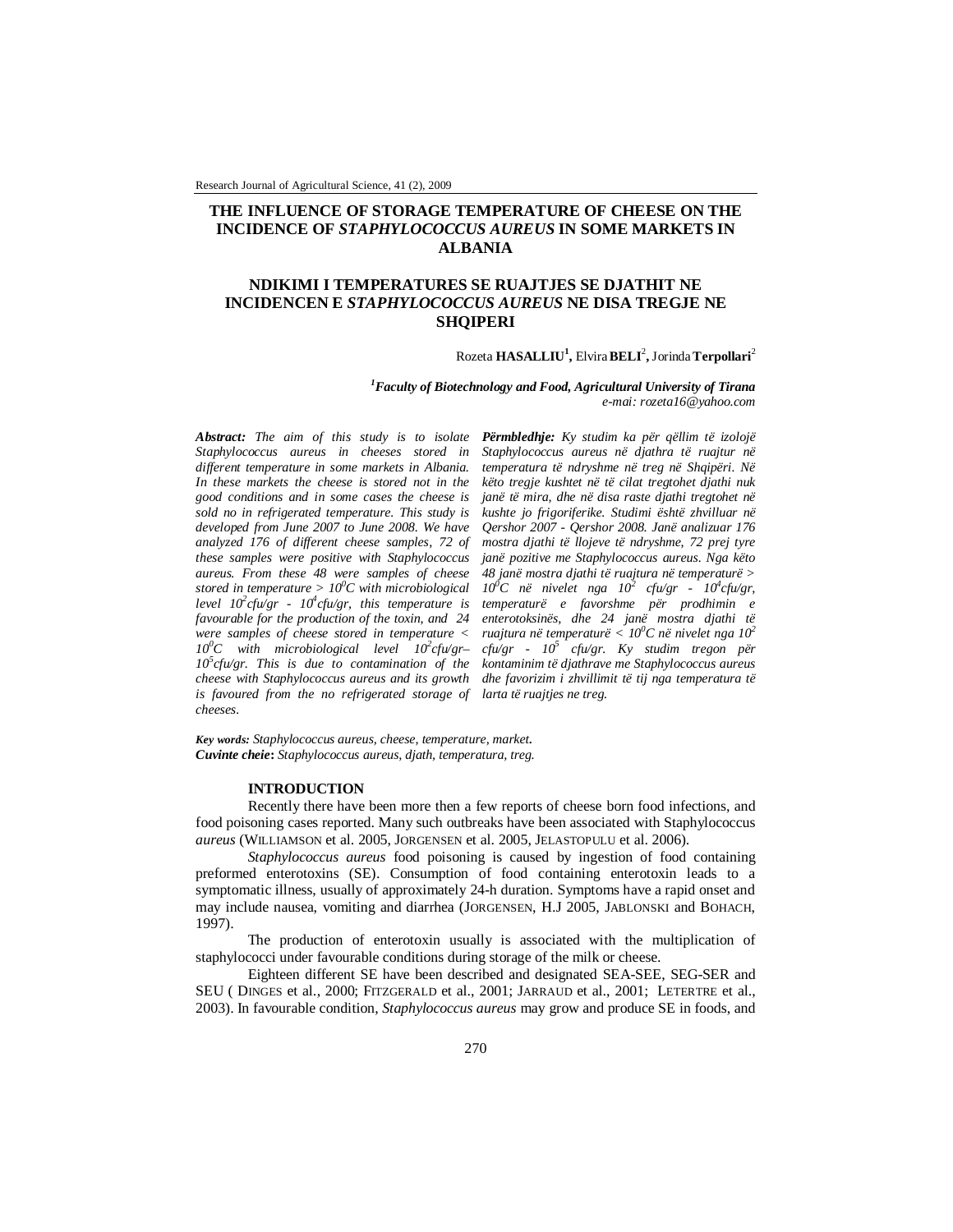because the SE are stable with respect to heat and storage they may present in foods where viable *Staphylococcus aureus* are present (ZOTTOLA et al. 1993, JABLONSKI and BOHACH, 1997).

Environmental conditions such as temperature, pH, water activity, salt concentration and competing microflora influence *Staphylococcus aureus* growth and SE production (GENIGEORGIS, 1989).

The storage temperature probably is the most important factor in microbial growth. The prevalence of pathogenic microorganisms in cheese depends upon the temperatures of holding at the plant, during transport and through marketing channels (KRAMER e*t al.,* 1994, LINDQVIST et al., 2002).

In some markets in Albania the cheese is stored not in good conditions and in some cases the cheese is sold no in refrigerated temperature. The aim of this study is to isolate *Staphylococcus aureus* in cheeses stored in different temperature in these markets in Albania.

#### **MATERIAL AND METHODS**

A total of 176 cheese samples (112 soft cheeses, 64 hard cheeses) were taken and submitted for bacteriological analyses for the presence of *Staphylococcus aureus*.

The samples were randomly selected. They were packed in sterile plastic bags, placed in an isothermal container, and transported under cooling conditions  $(4-8^{\circ}C)$  to the Department of Food Control at the Food Safety and Veterinary Institute, Tirana. Each product consists in 5 unit of 150gr. The same day of their arrival at laboratory, bacteriological analysis of the samples, was carried out.

To carry out the laboratory test were used International standard method as ISO method 6888. Each analytical sample, consisted of 25 g cheese, was homogenized with 225 ml Buffered Peptone Water (Merck 1.07228.0500), in a horizontal mixer type "Stomacher 400" for 2 minutes.

After are done the following dilutions with same diluent. A loopful from each dilution was streaked on Baird –Parker agar) and incubated for 48 h at  $37^{\circ}$ C respectively. After 48hours incubation at 37<sup>o</sup>C (ISO/FDIS 2003) the suspected *S. aureus* colonies were submitted for the gram test and coagulases test and also were further identified biochemical profile, using the API 20E staph.

## **RESULTS AND DISCUSSIONS**

We have analyzed 176 of different cheese samples, 72 of these samples were positive with *Staphylococcus aureus*. From these 48 were samples of cheese stored in temperature >  $10^{\circ}$ C, this temperature is favourable for the production of the toxin, and 24 were samples of cheese stored in temperature  $< 10^{0}$ C. Fig.1.

In the markets of Tirana the cheese was stored in environmental condition (Temp.  $>10^{\circ}$ C) and in supermarket in low temperature (<10<sup>°</sup>C). The incidence of *S. aureus* was higher in environmental condition than in law temperature. Although the temperature higher then  $10^{\circ}$ C is more favourable for the production of the toxin (Lindqvist et al., 2002) and if the microbiological level of *Staphylococcus aureus* is higher then  $10^5$  cfu/g (Tiecco, et al. 1990): Jablonski and Bohach, 1997, Robinson et al. 2002) in this figure we are showing the positive samples with *Staphylococcus aureus* in chesses stored in temperature higher and lower then  $10^0$ C.

The figure 1 shows that the number of positive samples with *Staphylococcus aureus* is higher in temperature >  $10^{0}$ C. This temperature is the temperature in the time where the cheese is sold. From positive samples of cheese stored in temperature  $> 10^{0}$ C the microbiological level was  $10^2$ cfu/gr -  $10^4$ cfu/gr, and from positive samples of cheese stored in temperature <  $10^0$ C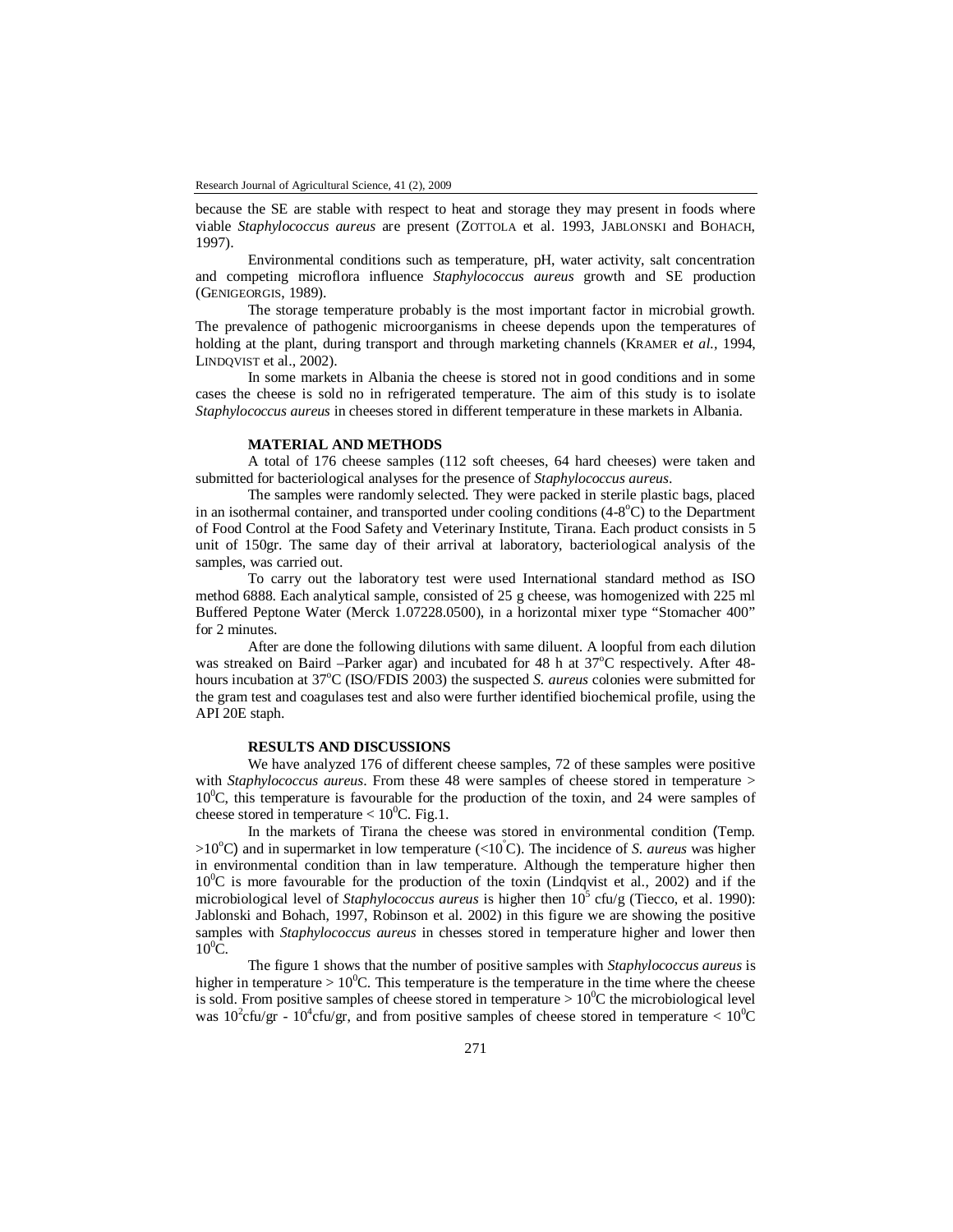the microbiological level was  $10^2$ cfu/gr- $10^5$ cfu/gr. figure 2.

The figure 2 shows that the number of positive samples with *Staphylococcus aureus* is higher in chesses stored in temperature higher then  $10^0$ C, but the microbiological level higher then 5 log cfu/g is in the chesses stored in temperature lower then  $10^{0}$ C. This is due to contamination of the cheese with *Staphylococcus aureus.*



Figure 1. Incidence number of *S. aureus* in cheese stored in environmental conditions (Temp. >10°C) and in temperature  $(<10^{\circ}C)$ 



Figure 2. The microbiological level of *S.aureus* in chesses stored in temperature >10<sup>0</sup>C and <10<sup>0</sup>C